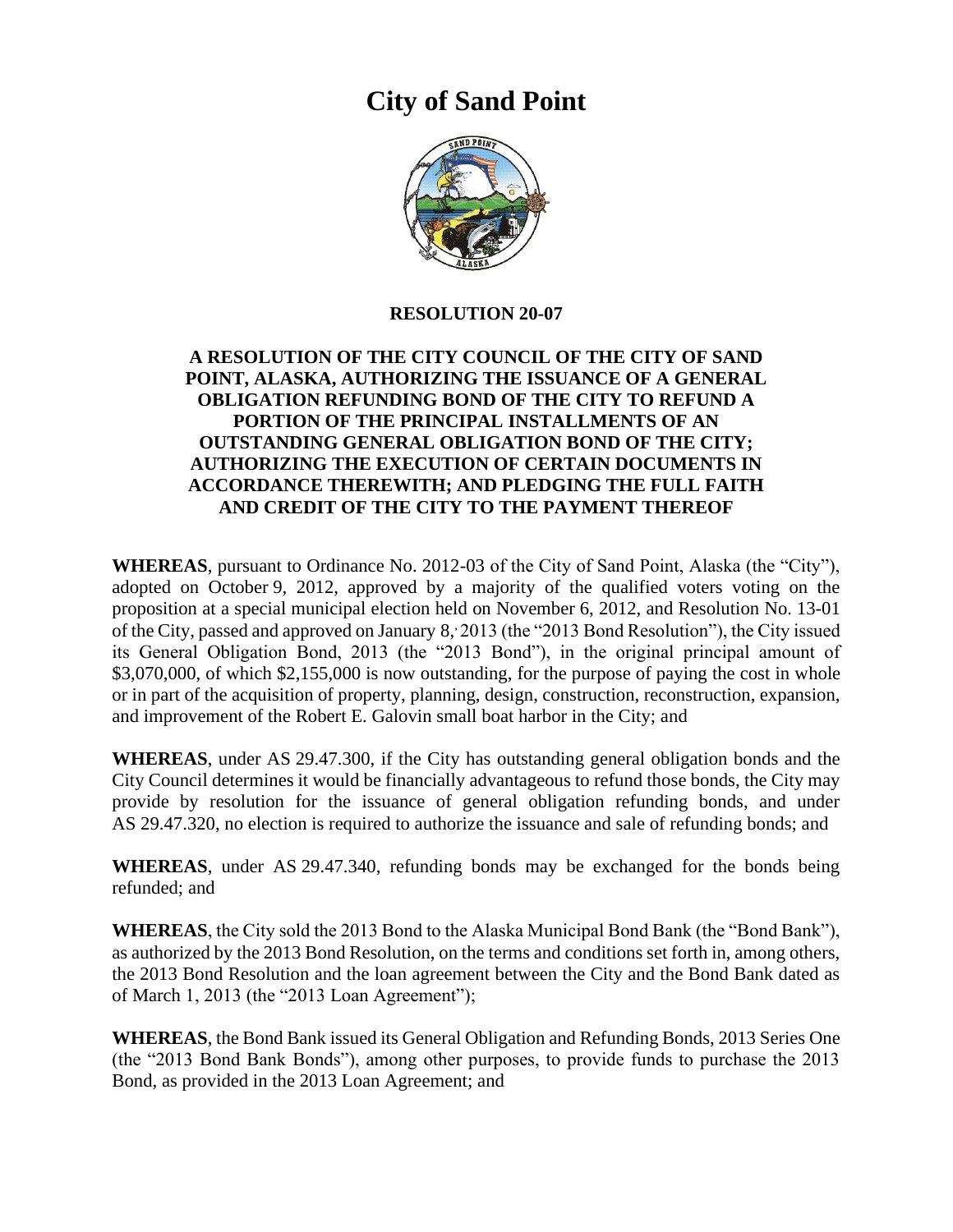**WHEREAS**, the Bond Bank has expressed its intent to issue refunding bonds (the "Bond Bank Refunding Bonds") for the purpose of refunding a portion of the 2013 Bond Bank Bonds and achieving a debt service savings; and

**WHEREAS,** Section 6 of the 2013 Loan Agreement provides that payments of principal of and interest on the 2013 Bond may be adjusted to reduce debt service on the 2013 Bond if the Bond Bank is able to achieve debt service savings by refunding the 2013 Bond Bank Bonds; and

**WHEREAS,** the Bond Bank has offered to enter into an Amendatory Loan Agreement (the "Amendatory Loan Agreement") to effect a reduction in debt service on a portion of the principal installments of the 2013 Bond (the "Refundable Principal Installments"); and

**WHEREAS**, the City Council wishes to effect a reduction in debt service on all or a portion of the Refundable Principal Installments by entering into the Amendatory Loan Agreement, issuing its general obligation refunding bond (and a replacement 2013 Bond) in exchange for the 2013 Bond and participating in the refunding of a portion of the 2013 Bond Bank Bonds;

## **NOW, THEREFORE, BE IT RESOLVED BY THE SAND POINT CITY COUNCIL:**

Section 1. Definitions. In addition to the definitions specified elsewhere in this resolution, the following terms shall have the following meanings in this resolution:

(a) "Bond" means the general obligation refunding bond of the City, the issuance of which is authorized herein.

(b) "Bond Register" means the registration books maintained by the Registrar, which include the name and address of the owner of the Bond or the nominee of such owner.

(c) "Code" means the Internal Revenue Code of 1986, as amended from time to time, together with all regulations applicable thereto.

(d) "Continuing Disclosure Certificate" means a certificate relating to the Bond executed and delivered by the City with respect to compliance with paragraph (b)(5) of Rule 15c2-12 of the Securities and Exchange Commission, as such certificate may be amended or supplemented from time to time in accordance with its terms.

(e) "Government Obligations" means direct obligations of, or obligations the timely payment of principal of and interest on which are unconditionally guaranteed by, the United States of America.

(f) "Registered Owner" means the person named as the registered owner of the Bond in the Bond Register.

(g) "Registrar" means the City Administrator of the City, or any successor that the City may appoint by resolution.

Section 2. Authorization of Bond and Purpose of Issuance. The City Council hereby determines it would be financially advantageous to refund all or a portion of the Refundable Principal Installments by issuing the Bond (and a replacement 2013 Bond) on the terms and conditions provided in this resolution. For the purpose of providing the funds required to refund all or a portion of the Refundable Principal Installments and to pay all costs incidental thereto and to the issuance of the Bond, the City hereby authorizes and determines to issue and to sell the Bond. The Bond shall be designated "City of Sand Point General Obligation Refunding Bond," with such additional series and year designation as the City Administrator may fix and determine. The City Administrator is authorized to fix and determine which of the Refundable Principal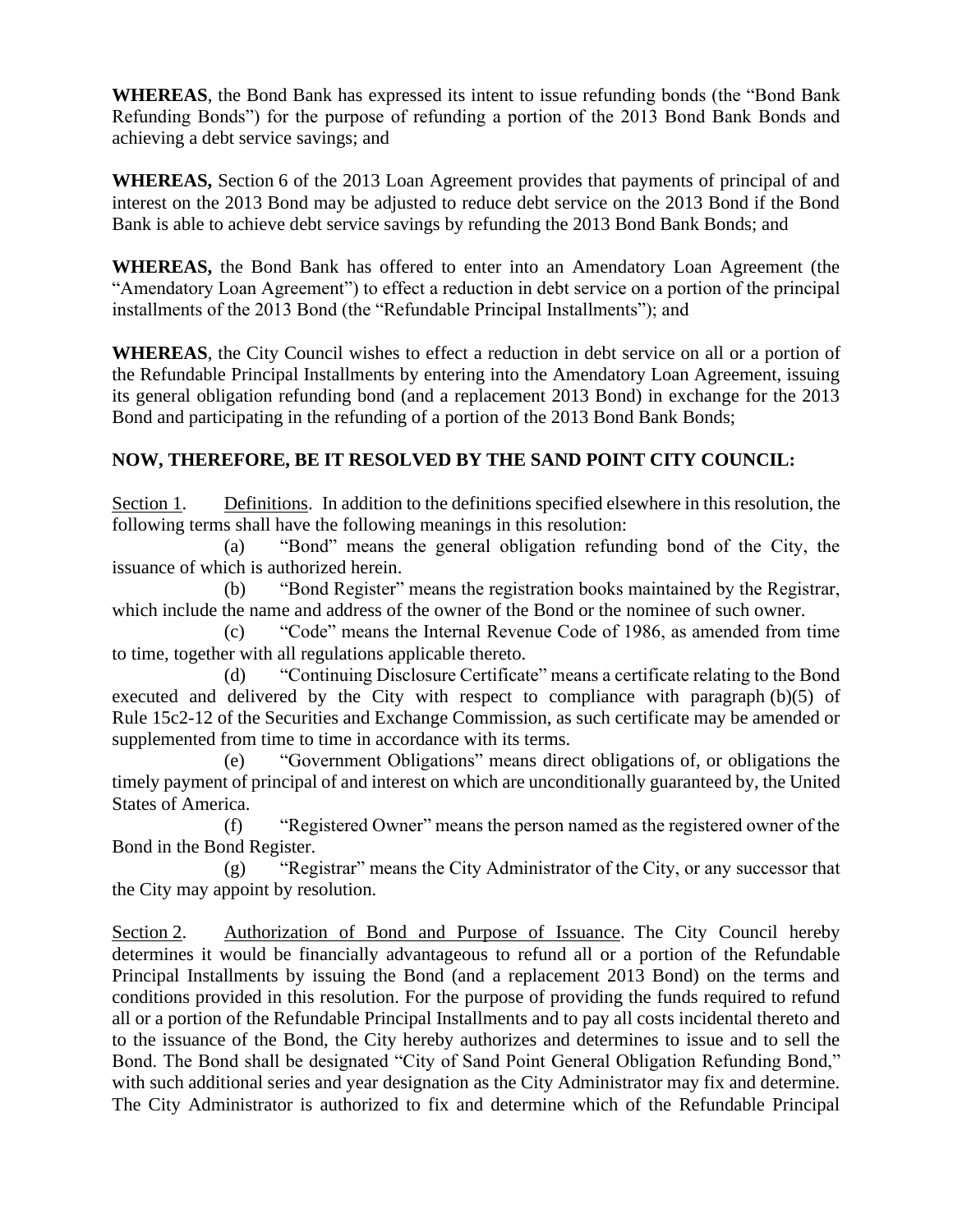Installments are to be refunded by issuing the Bond (and a replacement 2013 Bond) in exchange therefor.

The City has ascertained and hereby determines that each and every matter and thing as to which provision is made in this resolution is necessary in order to carry out and effectuate the purpose of the City in accordance with the constitution and the statutes of the State of Alaska and to incur the indebtedness and issue the Bond.

Section 3. Obligation of Bond. The Bond shall be a direct and general obligation of the City, and the full faith and credit of the City are hereby pledged to the payment of the principal of and interest on the Bond. The City hereby irrevocably pledges and covenants that it will levy and collect taxes upon all taxable property within the City without limitation as to rate or amount, in amounts sufficient, together with other funds legally available therefor, to pay the principal of and interest on the Bond as the same become due and payable.

Section 4. Description of Bond. The Bond shall be dated the date of its initial delivery, and each principal installment of the Bond shall be in the denomination of \$5,000 or any integral multiple thereof, or such other date and denominations as may be determined by the City Administrator, and shall be numbered in such manner and with any additional designation as the Registrar deems necessary for purposes of identification.

The Bond shall bear interest payable semi-annually on the dates and shall mature on the date and each principal installment shall be payable annually in the amount and on the dates, all as shall be set forth in the Amendatory Loan Agreement.

Interest on the Bond shall be computed on the basis of a 360-day year composed of twelve 30-day months. The City Administrator is authorized to fix and determine the principal amount, maturity date, principal installments and payment dates, and the rate or rates of interest to be borne by such principal installments, provided that (i) no rate of interest on any principal installment shall exceed the rate of interest on the corresponding maturity of the Bond Bank Refunding Bonds; (ii) the net present value of the savings to the City effected by issuing the Bond (and a replacement 2013 Bond) and refunding the Refundable Principal Installments that are refunded shall be at least three percent (3%) of the aggregate principal amount of the Refundable Principal Installments that are refunded; and (iii) the Bond shall mature on or before six months after the date on which the last Refundable Principal Installment that is refunded is payable.

Section 5. Place and Medium of Payment. Both principal of and interest on the Bond shall be payable in lawful money of the United States of America which, on the respective dates of payment thereof, shall be legal tender for the payment of public and private debts. For so long as the Bond Bank is the Registered Owner, payments of principal thereof and interest thereon shall be made as provided in the 2013 Loan Agreement, as amended by the Amendatory Loan Agreement (the "Amended Loan Agreement"). In the event that the Bond Bank is no longer the Registered Owner, payments of principal thereof and interest thereon will be made by check or draft mailed by first class mail to the Registered Owner at the address for the Registered Owner appearing on the Bond Register on the 15th day of the month preceding the payment date, provided that the final installment of principal of and interest on the Bond will be payable at the office of the Registrar upon surrender of the Bond to the Registrar. If any principal installment of the Bond is not paid when due, the City shall pay interest on such principal installment at the same rate provided in the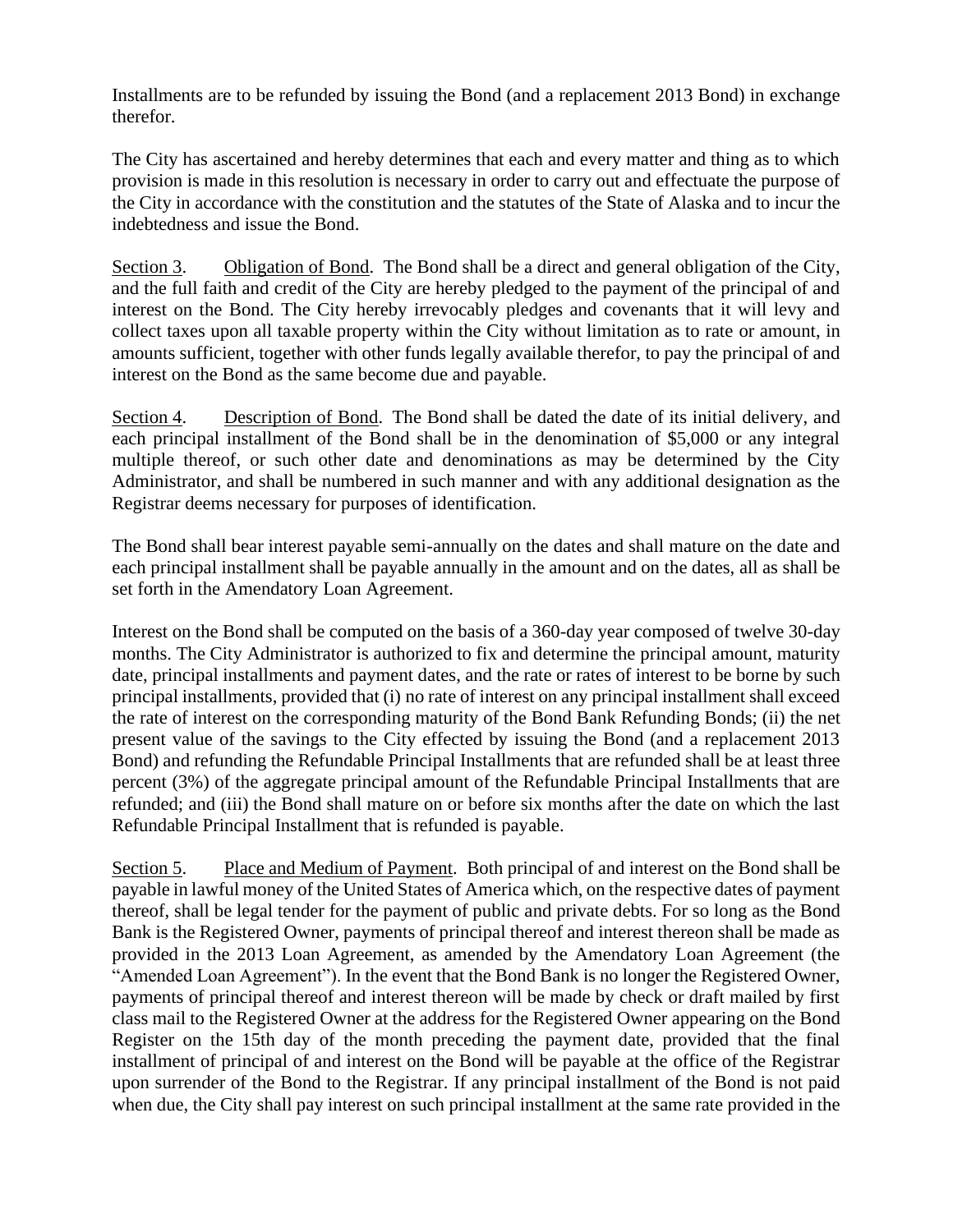Bond from and after its due date until such principal installment is paid in full or provision for payment thereof has been duly made.

Section 6. Optional Prepayment. The principal installments of the Bond shall be subject to prepayment, at the City's option, on the dates and at the prices to be set forth in the Amendatory Loan Agreement. If fewer than all of the principal installments of the Bond are to be prepaid, the principal installments to be prepaid shall be determined by the City. Notice of any such prepayment shall be sent by the City not less than 50 days prior to the date fixed for prepayment by first class mail to the Registered Owner at the Registered Owner's address as it then appears on the Bond Register. Notice of prepayment having been duly given and the prepayment having been duly effected, interest on the principal installments to be prepaid shall cease to accrue on the date fixed for prepayment.

Section 7. Form of Bond. The Bond shall be in substantially the following form, subject to the provisions of the Amended Loan Agreement, and with such changes as the City Administrator approves:

No. \_\_\_\_\_ \$\_\_\_\_\_\_\_\_\_\_

## UNITED STATES OF AMERICA STATE OF ALASKA CITY OF SAND POINT GENERAL OBLIGATION REFUNDING BOND

### REGISTERED OWNER:

### PRINCIPAL AMOUNT:

The City of Sand Point, Alaska (the "City"), a municipal corporation of the State of Alaska, hereby acknowledges itself to owe and for value received promises to pay to the registered owner set forth above (the "Registered Owner"), or its registered assigns, the principal amount set forth above in the following installments on  $\qquad$  1 of each of the following years, and to pay interest on each such principal installment from the date hereof until paid or provision for payment thereof has been made, payable on  $1, 20$  and semiannually thereafter on  $1$ and \_\_\_\_\_\_\_\_\_\_\_ 1 of each year, at the following rates per annum:

|      | Principal   | Interest |
|------|-------------|----------|
| Year | Installment | Rate     |

For so long as the Alaska Municipal Bond Bank (the "Bond Bank") is the Registered Owner, payments of principal hereof and interest hereon shall be made as provided in the loan agreement between the Bond Bank and the City relating to this bond, as amended. In the event that the Bond Bank is no longer the Registered Owner, payments of principal hereof and interest hereon will be made by check or draft mailed by first class mail to the Registered Owner at the address for the Registered Owner appearing on the Bond Register on the 15th day of the month preceding the payment date, provided that the final installment of principal of and interest on this bond will be payable at the office of the City Administrator (the "Registrar") upon surrender of this bond to the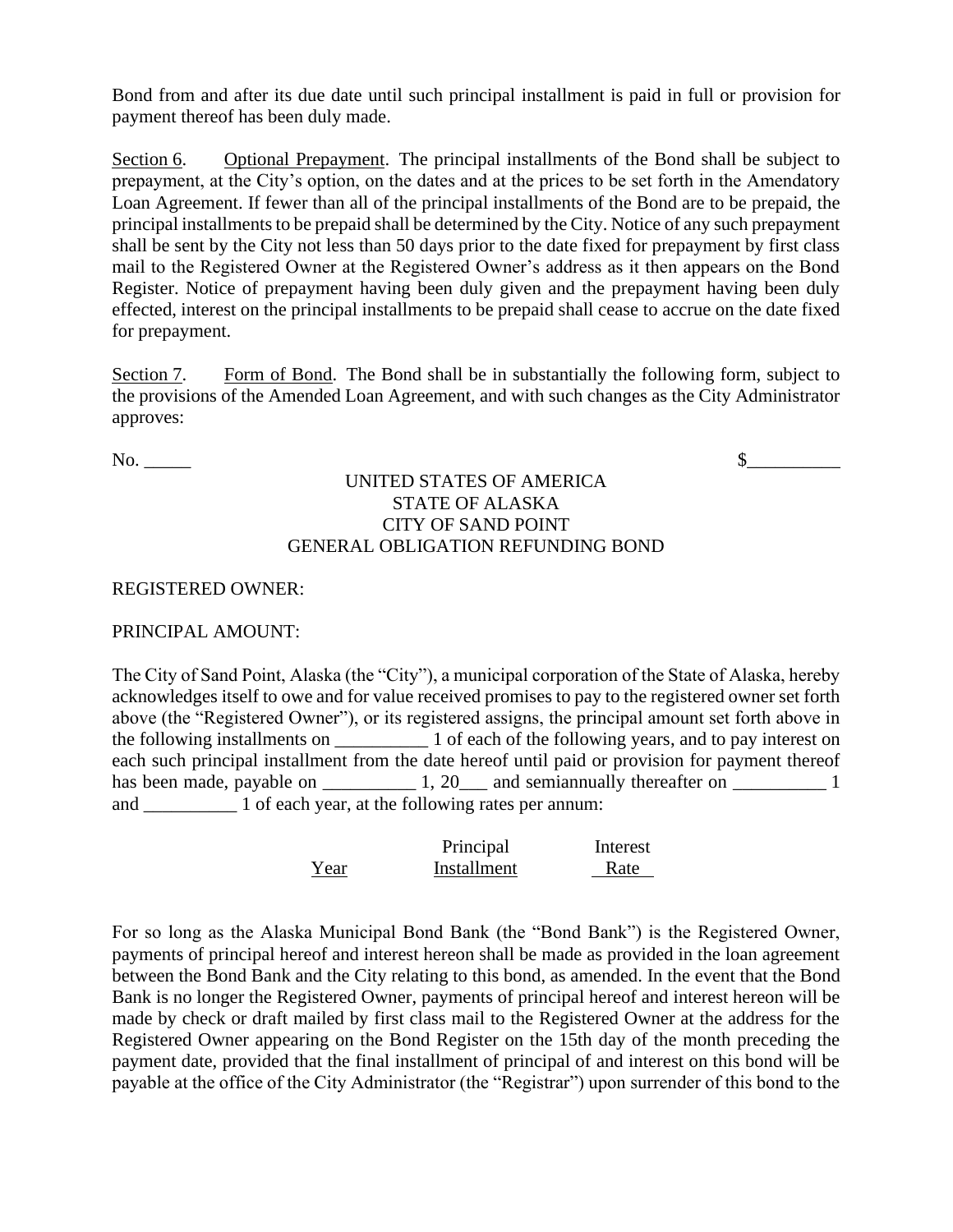Registrar. Interest on this bond shall be computed on the basis of a 360-day year composed of twelve 30-day months.

This bond is issued for the purpose of refunding certain principal installments of an outstanding general obligation bond of the City under Resolution 20-07 of the City titled:

A RESOLUTION OF THE CITY COUNCIL OF THE CITY OF SAND POINT, ALASKA, AUTHORIZING THE ISSUANCE OF A GENERAL OBLIGATION REFUNDING BOND OF THE CITY TO REFUND A PORTION OF THE PRINCIPAL INSTALLMENTS OF AN OUTSTANDING GENERAL OBLIGATION BOND OF THE CITY; AUTHORIZING THE EXECUTION OF CERTAIN DOCUMENTS IN ACCORDANCE THEREWITH; AND PLEDGING THE FULL FAITH AND CREDIT OF THE CITY TO THE PAYMENT THEREOF

(the "Resolution").

The principal installments of this bond due on or after \_\_\_\_\_\_\_\_\_\_\_\_\_\_ 1, 20\_\_\_, shall be subject to prepayment, at the City's option, on and after 1, 20\_\_ in whole or in part, at a prepayment price of 100% of the principal amount to be prepaid, plus accrued interest to the date fixed for prepayment. If fewer than all of the principal installments of this bond are to be prepaid, the principal installments to be prepaid shall be determined by the City. Notice of any such prepayment shall be sent by the City not less than 50 days prior to the date fixed for prepayment by first class mail to the Registered Owner at the Registered Owner's address as it then appears on the Bond Register. Notice of prepayment having been duly given and the prepayment having been duly effected, interest on the principal installments to be prepaid shall cease to accrue on the date fixed for prepayment.

This bond is transferable as provided in the Resolution, (i) only upon the Bond Register, and (ii) upon surrender of this bond together with a written instrument of transfer duly executed by the Registered Owner or the duly authorized attorney of the Registered Owner, and thereupon a new fully registered Bond in the same unpaid principal amount shall be issued to the transferee in exchange therefor as provided in the Resolution upon the payment of charges, if any, as therein prescribed. The City may treat and consider the person in whose name this bond is registered as the absolute owner hereof for the purpose of receiving payment of, or on account of, the principal or prepayment price, if any, hereof and interest due hereon and for all other purposes whatsoever. This bond is a direct and general obligation of the City, and the full faith and credit of the City are pledged to the payment of the principal hereof and interest hereon. The City has irrevocably pledged and covenanted that it will levy and collect taxes upon all taxable property within the City without limitation as to rate or amount, in amounts sufficient, together with other funds legally available therefor, to pay the principal of and interest on this bond as the same become due and payable.

Reference is hereby made to the Resolution and any resolution supplemental thereto for a description of the rights of the Registered Owner of this bond and of the rights and obligations of the City thereunder, to all of the provisions of which Resolution the Registered Owner of this bond, by acceptance hereof, assents and agrees.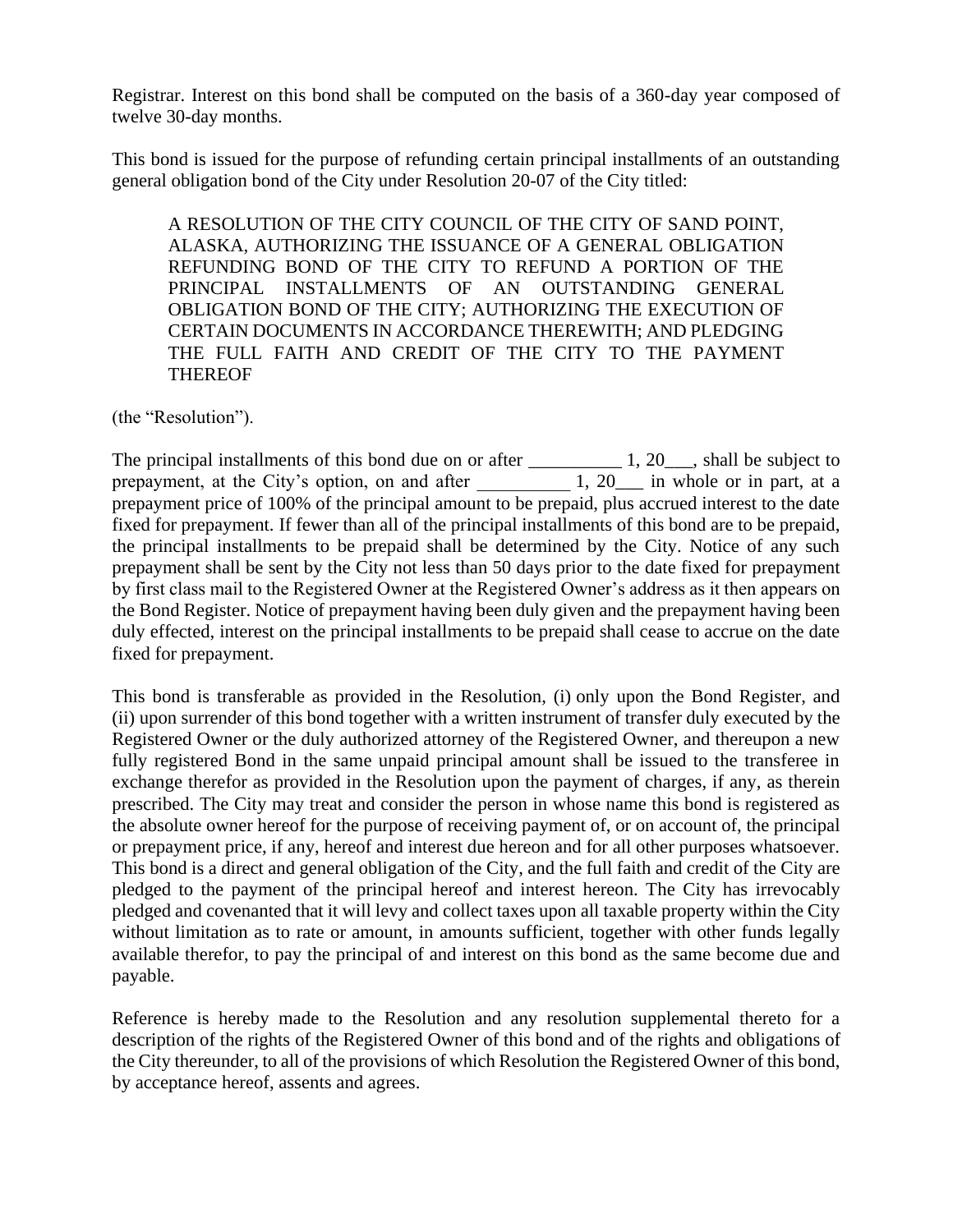**IT IS HEREBY CERTIFIED AND RECITED** that all conditions, acts or things required by the constitution or statutes of the State of Alaska or the ordinances or resolutions of the City to exist, to have happened, or to have been performed precedent to or in the issuance of this bond, exist, have happened, and have been performed, and that this bond, together with all other indebtedness of the City, is within every debt and other limit prescribed by said constitution, statutes, ordinances, or resolutions.

**IN WITNESS WHEREOF, THE CITY OF SAND POINT, ALASKA**, has caused this bond to be signed in its name and on its behalf by its Mayor and its corporate seal to be hereunto impressed or otherwise reproduced and attested by its Clerk, all as of the \_\_\_\_\_ day of \_\_\_\_\_\_\_\_\_\_\_\_,

CITY OF SAND POINT, ALASKA

/specimen/

Mayor

ATTEST:

\_\_\_\_\_.

/specimen/

City Clerk

Section 8. Execution. The Bond shall be executed in the name of the City by the Mayor, and its corporate seal shall be impressed or otherwise reproduced thereon and attested by the City Clerk. The execution of the Bond on behalf of the City by persons that at the time of the execution are duly authorized to hold the proper offices shall be valid and sufficient for all purposes, although any such person shall have ceased to hold office at the time of delivery of the Bond or shall not have held office on the date of the Bond.

Section 9. Registration.

(a) The Bond shall be issued only in registered form as to both principal and interest. The City designates the City Administrator as Registrar for the Bond. The Registrar shall keep, or cause to be kept, the Bond Register at the office of the City.

(b) The City, in its discretion, may deem and treat the Registered Owner of the Bond as the absolute owner thereof for all purposes, and neither the City nor the Registrar shall be affected by any notice to the contrary. Each payment made as described in Section 5 shall be valid and shall satisfy and discharge the liability of the City on the Bond to the extent of the amount or amounts so paid.

(c) The Bond may be transferred only upon the Bond Register. Upon surrender for transfer or exchange of the Bond at the office of the Registrar, with a written instrument of transfer or authorization for exchange in form and with guaranty of signature satisfactory to the Registrar, duly executed by the Registered Owner or its duly authorized attorney, the City shall execute and the Registrar shall deliver a Bond of equal principal amount, subject to such reasonable regulations as the Registrar may prescribe and upon payment sufficient to reimburse it for any tax, fee or other governmental charge required to be paid in connection with such transfer or exchange. If the Bond is surrendered for transfer or exchange it shall be canceled by the Registrar.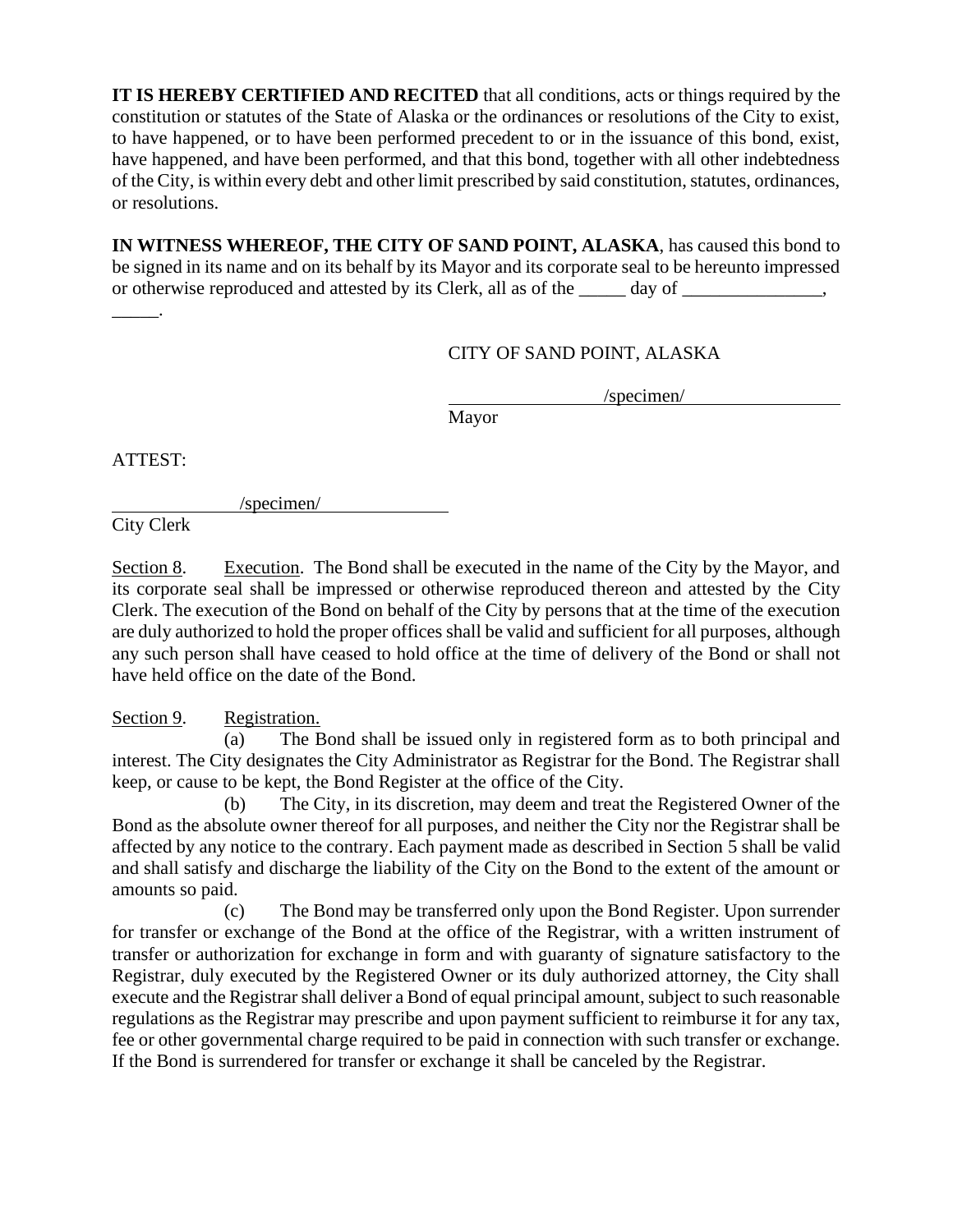(d) The City covenants that, until the Bond has been surrendered and canceled, it will maintain a system for recording the ownership of the Bond that complies with the provisions of Section 149 of the Code.

Section 10. Bond Destroyed, Stolen or Lost. Upon filing with the Registrar of evidence satisfactory to the City that the Bond has been destroyed, stolen or lost and of the ownership thereof, and upon furnishing the City with indemnity satisfactory to it, the City shall execute and deliver a new Bond identical in all respects to the Bond destroyed, stolen or lost. The person requesting the execution and delivery of the new Bond under this section shall comply with such other reasonable regulations as the City may prescribe and pay such expenses as the City may incur in connection therewith.

Section 11. Permitted Tax Covenants. The City may, but need not, covenant in the Amended Loan Agreement to comply with any and all applicable requirements set forth in the Code in effect from time to time to the extent that such compliance shall be necessary for the exclusion of the interest on the Bond from gross income for federal income tax purposes. The City may, but need not, covenant in the Amended Loan Agreement that it will make no use of the proceeds of the Bond which will cause the Bond to be an "arbitrage bond" subject to federal income taxation by reason of Section 148 of the Code. The City may, but need not, covenant in the Amended Loan Agreement that it will not take or permit any action that would cause the Bond to be a "private activity bond" as defined in Section 141 of the Code.

Section 12. Exchange of the Bond; Amendatory Loan Agreement; Continuing Disclosure Certificate. The exchange of the Bond for all the Refundable Principal Installments that are refunded (and the issuance of a replacement 2013 Bond), as provided in the Amended Loan Agreement and this resolution, are hereby authorized and approved. The Amendatory Loan Agreement and the Continuing Disclosure Certificate in substantially the form filed with this resolution are hereby approved. The Mayor and the City Administrator are each hereby authorized to execute and deliver the Amendatory Loan Agreement and the Continuing Disclosure Certificate in such forms, together with such changes not inconsistent herewith as may be approved by the Mayor or the City Administrator (such approval to be conclusively evidenced by such official's execution and delivery of such document).

Section 13. Authority of Officers. The Mayor, the City Administrator, and the City Clerk are each hereby authorized and directed execute such documents, agreements and certificates and to do and perform such things and determine such matters necessary and desirable for the City to carry out its obligations under the Bond, the Amended Loan Agreement, the Continuing Disclosure Certificate, and this resolution.

Section 14. Amendatory and Supplemental Resolutions.

(a) The City Council from time to time and at any time may adopt a resolution or resolutions supplemental hereto, which supplement thereafter shall become a part of this resolution, for any one or more of the following purposes:

(i) to add to the covenants and agreements of the City in this resolution, other covenants and agreements thereafter to be observed, or to surrender any right or power herein reserved to or conferred upon the City; or

(ii) to make such provisions for the purpose of curing any ambiguities or of curing, correcting or supplementing any defective provision contained in this resolution or in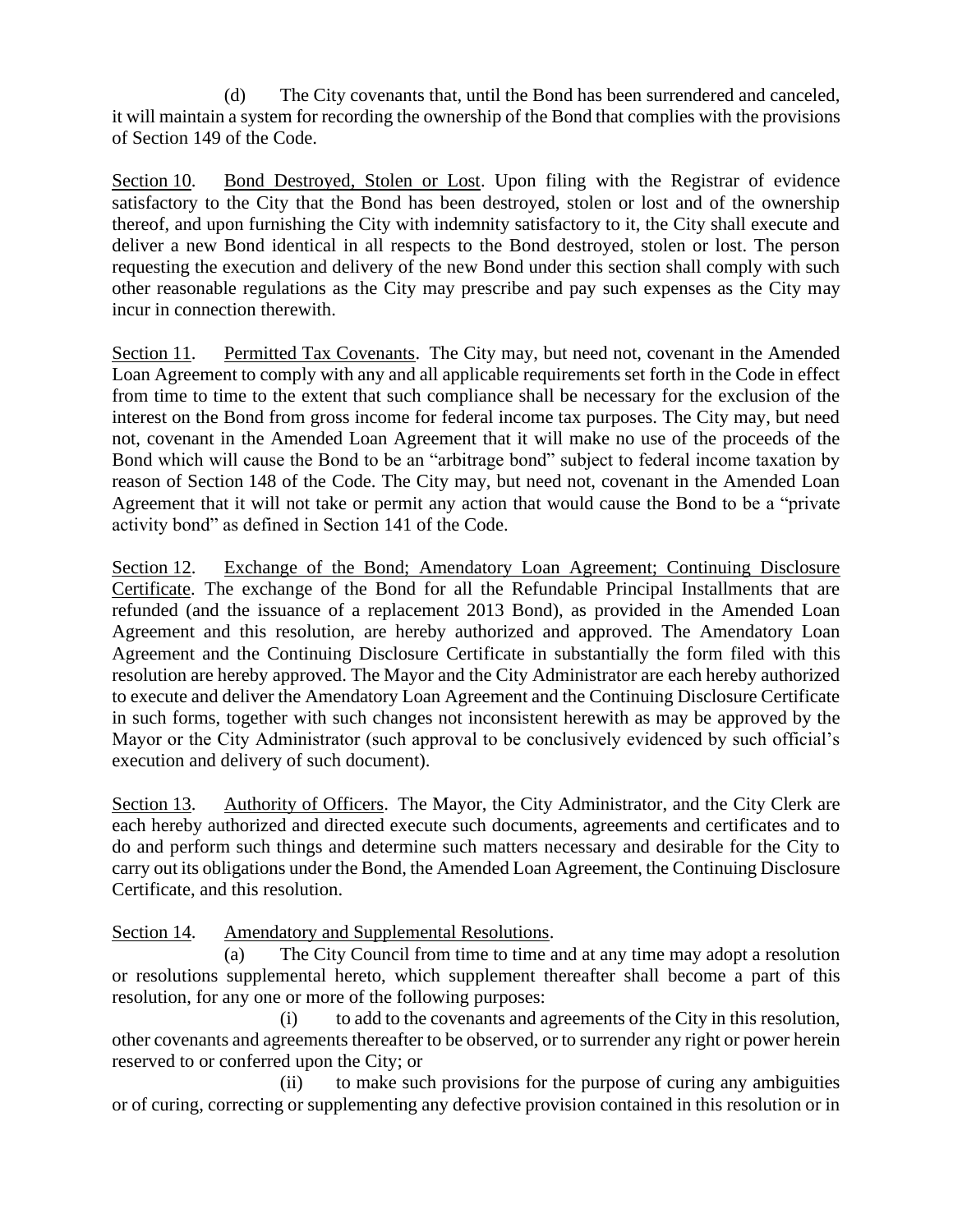regard to matters or questions arising under this resolution as the City Council may deem necessary or desirable and not inconsistent with this resolution and which shall not materially adversely affect the interest of the Registered Owner.

Any such supplement may be adopted without the consent of the Registered Owner, notwithstanding any of the provisions of subsection (b) of this section.

(b) With the consent of the Registered Owner, the City Council may adopt a resolution or resolutions supplemental hereto for the purpose of adding any provisions to or changing in any manner or eliminating any of the provisions of this resolution or of any such supplement. It shall not be necessary for the consent of the Registered Owner under this subsection to approve the particular form of any proposed supplement, but it shall be sufficient if such consent approves the substance thereof.

(c) Upon the adoption of any supplement under this section, this resolution shall be deemed to be modified and amended in accordance therewith, and the respective rights, duties and obligations under this resolution of the City and the Registered Owner shall thereafter be subject in all respects to such modification and amendment, and all the terms and conditions of such supplement shall be deemed to be part of the terms and conditions of this resolution for any and all purposes.

Section 15. Defeasance. Payment of any or all of the principal installments of the Bond may be provided for by the irrevocable deposit in trust of cash, noncallable Governmental Obligations or any combination thereof. The cash and the maturing principal and interest income on such Government Obligations, if any, must be sufficient and available without reinvestment to pay when due such principal, whether at maturity or upon fixed prepayment dates, together with interest thereon. The cash and Government Obligations shall be held irrevocably in trust for the Registered Owner of the Bond solely for the purpose of paying such principal and interest as the same shall mature or become payable upon prepayment, and, if applicable, upon the giving of notice of prepayment and notification to the Registered Owner that the deposit required by this section has been made and that such principal is deemed to be paid in accordance with this resolution. Such principal shall no longer be deemed outstanding hereunder. The obligation of the City in respect of such principal and interest shall nevertheless continue but the Registered Owner shall thereafter be entitled to payment only from the cash and Government Obligations deposited in trust to provide for the payment of such principal and interest.

Section 16. Limitations on Recourse. No recourse shall be had for the payment of the principal of or the interest on the Bond or for any claim based thereon or on this resolution against any member of the City Council or officer of the City or any person executing the Bond. The Bond is not and shall not be in any way a debt or liability of the State of Alaska or of any political subdivision thereof, except the City, and does not and shall not create or constitute an indebtedness or obligation, either legal, moral, or otherwise, of the State of Alaska or of any political subdivision thereof, except the City.

Section 17. Severability. If any one or more of the provisions of this resolution shall be declared by any court of competent jurisdiction to be contrary to law, then such provision shall be null and void and shall be deemed separable from the remaining provisions of this resolution and shall in no way affect the validity of the other provisions of this resolution or of the Bond.

Section 18. Effective Date. This resolution shall take effect immediately upon its passage and adoption.